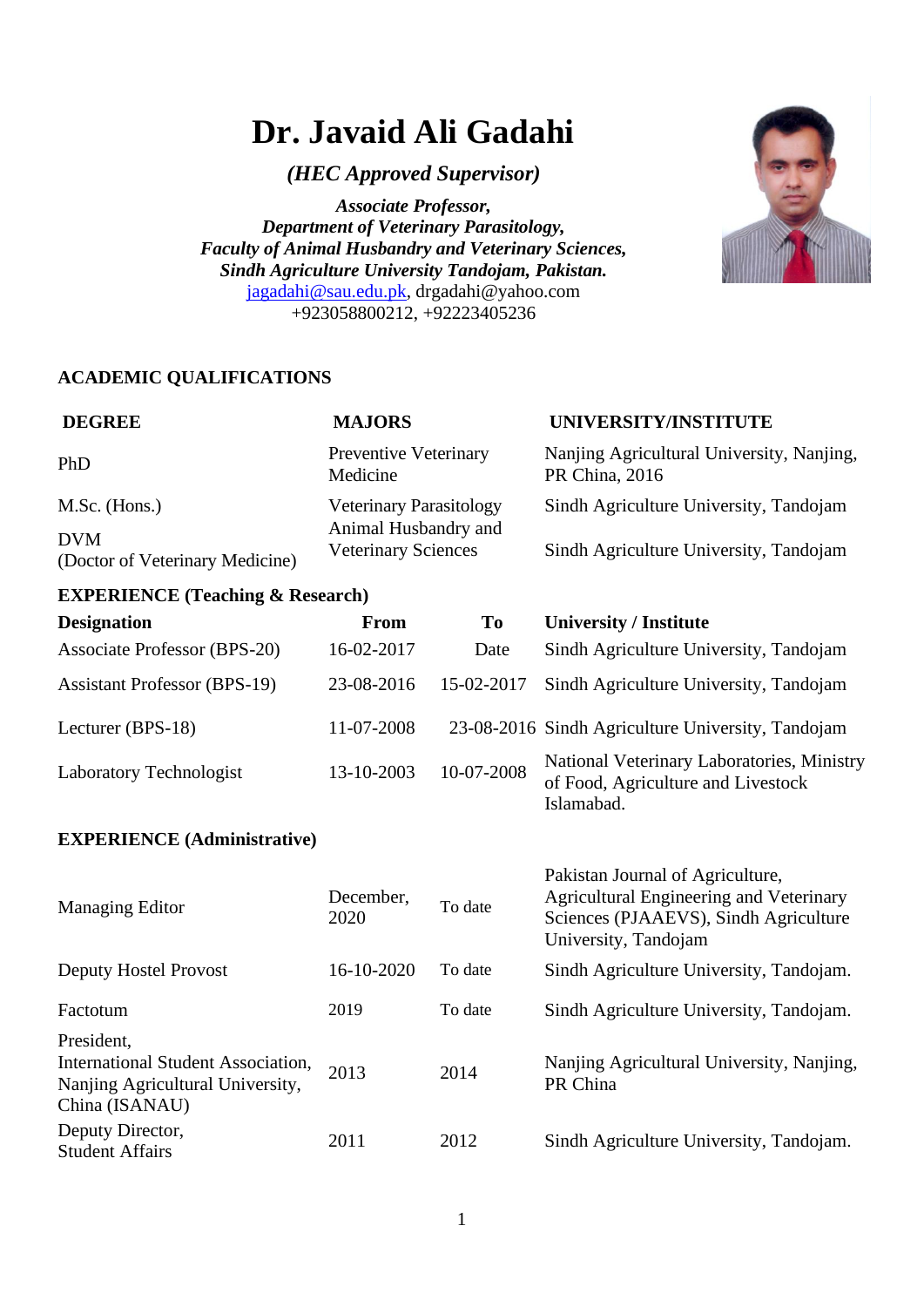### **POST-GRADUATE STUDENTS SUPERVISED/CO- SUPERVISED**

| Ph.D. | 2 |
|-------|---|
|       |   |
|       |   |

**MPhil** 20

#### **COURSES TAUGHT**

- Veterinary Helminthology
- Veterinary Protozoology
- Medical Entomology
- Chemotherapy and Parasitic Diseases
- General Parasitology and Protozoology
- Epidemiology of Parasitic Diseases
- Molecular Techniques in Parasitology
- Immunology to parasitic diseases

## **MEMBERSHIP OF PROFESSIONAL BODIES**

- 1. Pakistan Veterinary and Medical Council **PVMC Reg. Code:** RVPM/ 1665
- 2. [World Academy of Science, Engineering and Technology](http://www.waset.org/) [Scientific and Technical](http://www.waset.org/membership.php)  [Committees & Editorial Review Boards](http://www.waset.org/membership.php) (Biological and Life Sciences)

## **DESERTATION**

### **PhD:**

Studies on the immunomodulatory properties of excretory and secretory proteins of *Haemonchus contortus* (HcESP)

#### **Master**

Prevalence of Haemo-parasites in Stray and Pets Dogs in Hyderabad city.

### **PROJECT**

"Collaborative Research on Prevention and Control of Important Animal Diseases" leading by Prof. Li Xiangrui (Party A: Nanjing Agricultural University) and Dr. Javaid Ali Gadahi (Party B: Sindh Agriculture University, Faculty of Animal Husbandry and Veterinary Sciences, Pakistan), supported by Jiangsu Government, China.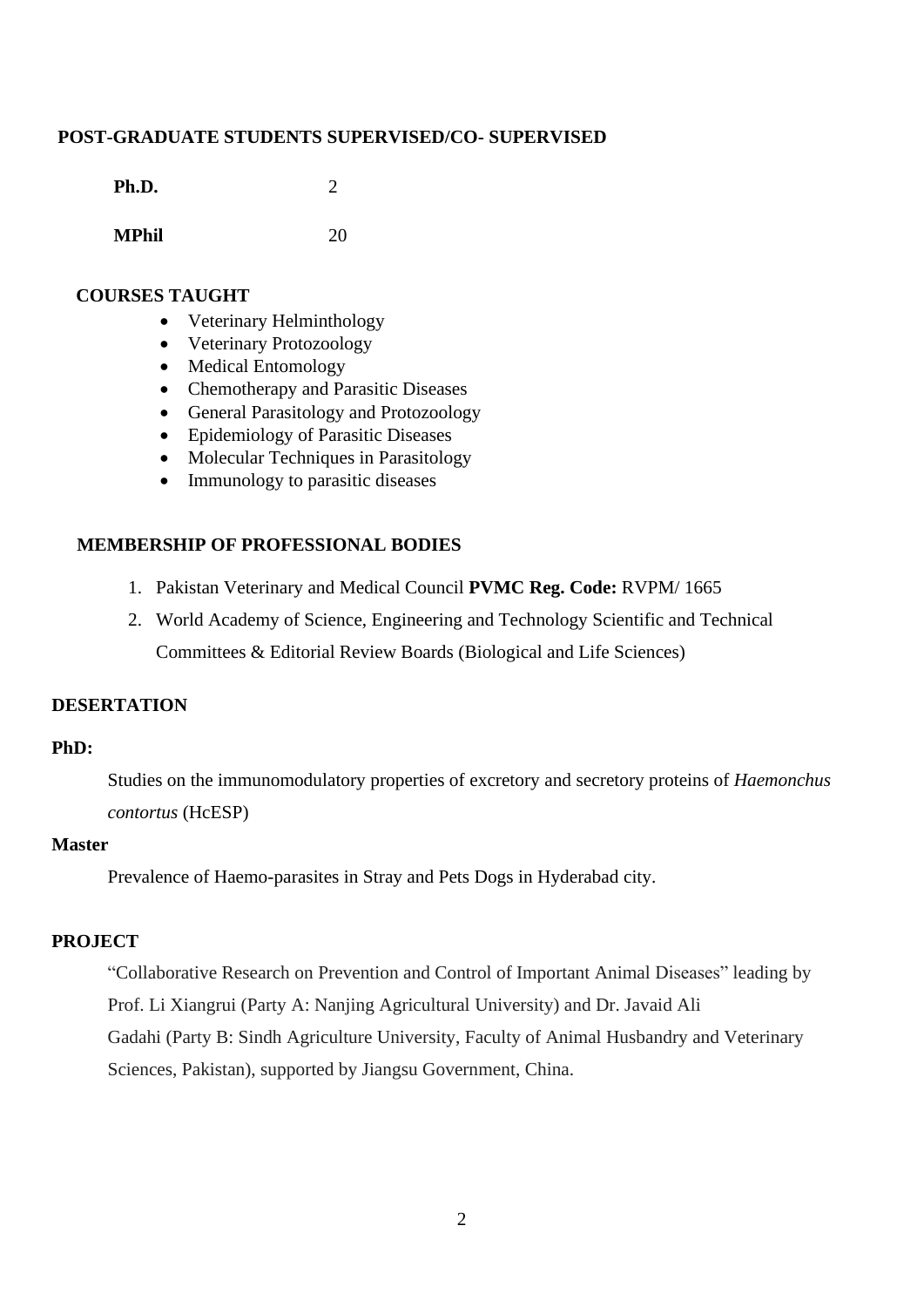#### **PUBLICATIONS**

- 1. Muhammad Waqqas Hasan, Muhammad Haseeb, Muhammad Ehsan, **Javaid Ali Gadahi,** Qiangqiang Wang, Muhammad Ali Memon, Muhammad Tahir Aleem, Shakeel Ahmed Lakho, Ruo Feng Yan, Li Xin Xu, Xiao Kai Song and Xiangrui Li, 2021. The immunogenic maturation of goat monocyte-derived dendritic cells and upregulation of toll-like receptors by five antigens of Haemonchus contortus in-vitro. Research in Veterinary Sciences. 136:247-258 (**Impact Factor: 2.002).**
- 2. Muhammad Ehsan **, Javaid Ali Gadahi** , Muhammad Waqqas Hasan , Muhammad Haseeb , Haider Ali , RuoFeng Yan , Lixin Xu , Xiaokai Song , Xing-Quan Zhu and Xiangrui Li,2020. Characterization of Haemonchus contortus Excretory/Secretory Antigen (ES-15) and its Modulatory Functions on Goat Immune Cells In Vitro. Pathogen. 9:162 doi:10.3390/pathogens9030162. **(Impact Factor: 3.409).**
- 3. Muhammad Ehsan; **Javaid Ali Gadahi**; Tingqi Liu; Mingmin Lu; Yujian Wang; Muhammad Waqqas Hasan; Muhammad Haseeb; Ruofeng Yan; Lixin Xu; Xiaokai Song; Xing-Quan Zhu and Xiangrui Li. (2020). Identification of a novel Methyltransferase-Type 12 protein from Haemonchus contortus and its effects on functions of goat PBMCs. Parasite and Vectors (2020) 13:154. **(Impact Factor: 3.430).**
- 4. [Muhammad](https://onlinelibrary.wiley.com/action/doSearch?ContribAuthorStored=Ehsan%2C+Muhammad) Ehsan, **[Javaid Ali Gadahi](https://onlinelibrary.wiley.com/action/doSearch?ContribAuthorStored=Gadahi%2C+Javaid+Ali)**, [MingMin Lu,](https://onlinelibrary.wiley.com/action/doSearch?ContribAuthorStored=Lu%2C+MingMin) [RuoFeng Yan,](https://onlinelibrary.wiley.com/action/doSearch?ContribAuthorStored=Yan%2C+RuoFeng) [LiXin Xu,](https://onlinelibrary.wiley.com/action/doSearch?ContribAuthorStored=Xu%2C+LiXin) [XiaoKai Song,](https://onlinelibrary.wiley.com/action/doSearch?ContribAuthorStored=Song%2C+XiaoKai) [Xing‐Quan Zhu,](https://onlinelibrary.wiley.com/action/doSearch?ContribAuthorStored=Zhu%2C+Xing-Quan) [AiFang Du,](https://onlinelibrary.wiley.com/action/doSearch?ContribAuthorStored=Du%2C+AiFang) [Min Hu](https://onlinelibrary.wiley.com/action/doSearch?ContribAuthorStored=Hu%2C+Min) and [XiangRui Li.](https://onlinelibrary.wiley.com/action/doSearch?ContribAuthorStored=Li%2C+XiangRui) 2020. Recombinant Elongation factor 1 alpha of *Haemonchus contortus* affects the functions of goat PBMCs. Parasite Immunology. <https://doi.org/10.1111/pim.12703> **(Impact Factor: 2.755).**
- 5. Muhammad Waqqas Hasan, Muhammad Haseeb, Muhammad Ehsan, **Javaid Ali Gadahi,** Muhammad Ali-ul-Husnain Naqvi, Qiang Qiang Wang, Xinchao Liu, Shakeel Ahmed Lakho, Ruofeng Yan, Lixin Xu, Xiaokai Song and Xiangrui Li. 2020. Nanoparticles (PLGA and Chitosan)- Entrapped ADP-Ribosylation Factor 1 of Haemonchus contortus Enhances the Immune Responses in ICR Mice. Vaccine. 2020, 8:726. . **(Impact Factor: 3.143).**
- 6. Muhammad Ali-ul-Husnain Naqvi, Muhammad Ali Memon, Tahseen Jamil, Sana Zahra Naqvi, Kalibixiati Aimulajiang, **Javaid Ali Gadahi**, Lixin Xu, Xiaokai Song, Xiangrui Li, Ruofeng Yan. 2020. [Galectin Domain Containing Protein from Haemonchus contortus Modulates the Immune](https://www.mdpi.com/2218-273X/10/1/116)  [Functions of Goat PBMCs and Regulates CD4+ T-Helper Cells In Vitro.](https://www.mdpi.com/2218-273X/10/1/116) Biomolecules. 10(1):116. <https://doi.org/10.3390/biom10010116> **(Impact Factor: 4.694).**
- 7. Saba Parveen Samo, Moolchand Malhi, Allah Bux Kachiwal, **Javaid Ali Gadahi**, Fahmida Parveen, Nazeer Hussain Kalhoro and Yan Lei. 2020. Supranutritional selenium level minimizes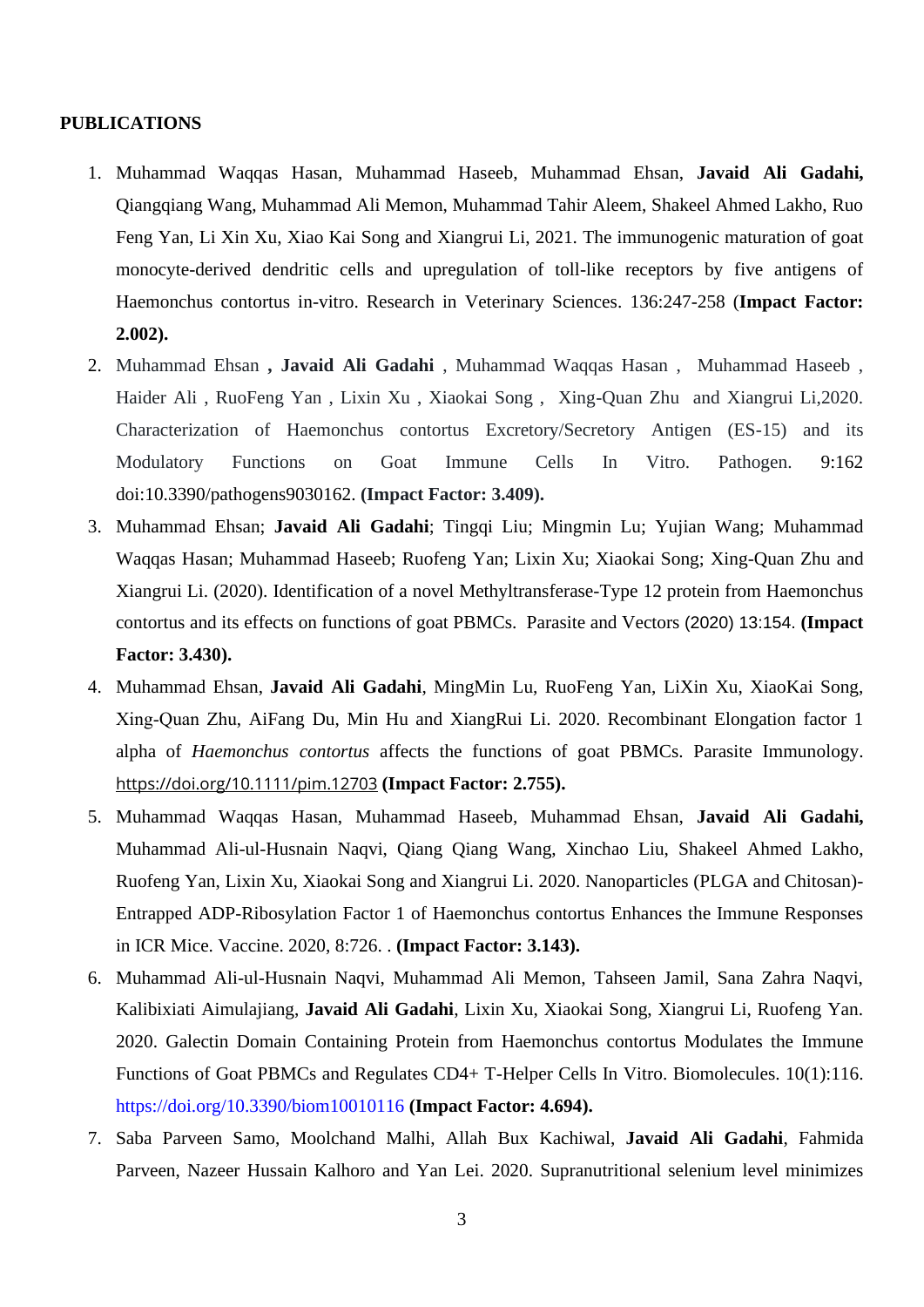high concentrate diet-induced epithelial injury by alleviating oxidative stress and apoptosis in colon of goat. BMC Veterinary Research. 16:462 [https://doi.org/10.1186/s12917-020-02653-4.](https://doi.org/10.1186/s12917-020-02653-4) **(Impact Factor: 1.792).**

- 8. F.U. Memon, Y. Yang, F. Lv , A.M. Soliman, Y. Chen, J. Sun, Y. Wang, G. Zhang, Z. Li, B. Xu, **J.A. Gadahi** and H. Si. 2020. Effects of probiotic and Bidens pilosa on the performance and gut health of chicken during induced *Eimeria tenella* infection. Journal of Applied Microbiology. 2020 doi:10.1111/jam.14928. **(Impact Factor: 3.006).**
- 9. Asad Ali Jariko, Riaz Ahmed Leghari, **Javaid Ali Gadahi**, Mujeeb Ur Rehman Memon, Asad Ali Khaskheli, Muhammad Qasim Koondhar, Rashid Ali Jariko and Muneer Ahmed Jariko. 2020. Prevalence of tick infestation in goats reared under semi-intensive system. Pure and Applied Biology. [9 \(1\):1177-1183.](https://scholar.google.com/scholar?oi=bibs&cluster=5464567372943856730&btnI=1&hl=en)<http://dx.doi.org/10.19045/bspab.2020.90123> (HEC recognized)
- 10. Housh Muhammad Solangi, **Javaid Ali Gadahi**, Mansoor Tariq, Bachal Bhutto, Zubair Ahmed Laghari, Jamila Soomro, Taufeeq Ahhmed Khosa, and Abdullah G Arijo. 2020. *Haemonchus controtus* crude proteins (HcCPs) produced the partial protective immunity against the experimental infection. Pakistan Journal of Zoology. 52(4):1423-1432. **(Impact Factor:0.79).**
- 11. Mahvish Rajput, Abdullah G. Arijo, Muhammad Bachal Bhutto, Rehana Shahnawaz Buriro, **Javaid Ali Gadahi,** Muhammad Naeem and Zubair Ahmed Laghari, 2020. Morphological and Molecular Characterization of Rumen Fluke Species from Sheep in Southeastern. Pakistan Journal of Zoology. 52(5):1911-1930. **(Impact Factor:0.79).**
- 12. M. A. Kumbhar, M. G. Shah, **J. A. Gadahi**, Z. A. Laghari and M. Kumbhar, 2020. Prevalence of haemoprotozoan diseases in equines of northern region of Sindh, Pakistan. Pakistan Journal of Agriculture, Agricultural Engineering and Veterinary Sciences. 36 (1): 61-67. HEC recognized (Y Category)
- 13. Imam Bakhsh Khetran, Abdullah G. Arijo, Muhammad Bachal Buhtto, **Javaid Ali Gadahi** and Zubair Ahmed Laghari. 2019. Prevalence and molecular detection of *Babesia bigemina* in water buffalo from southeastern region of Pakistan. Veterinaria. 68 (1):25-30.
- 14. Muhammad Ehsan, WenJuan Wang, **Javaid A. Gadahi**, Muhammad Waqqas Hasan, MingMin Lu, YuJian Wang, Xinchao Liu, Muhammad Haseeb, Ruofeng Yan, LiXin Xu, Xiaokai Song, Xiangrui Li. 2018. The Serine/Threonine-Protein Phosphatase 1 from Haemonchus contortus is Actively Involved in Suppressive Regulatory Roles on Immune Functions of Goat PBMCs. Frontiers in Immunology. 9:1627. doi: 10.3389/fimmu.2018.01627. **(Impact Factor: 6.429)**.
- 15. Saba Parveen Samo, Mool Chand Malhi, **Javaid Gadahi**, Yan Lei, Allah Bux Kaciwal and Saeed Ahmed Soomro. 2018. Effect of Organic Selenium Supplementation in Diet on Gastrointestinal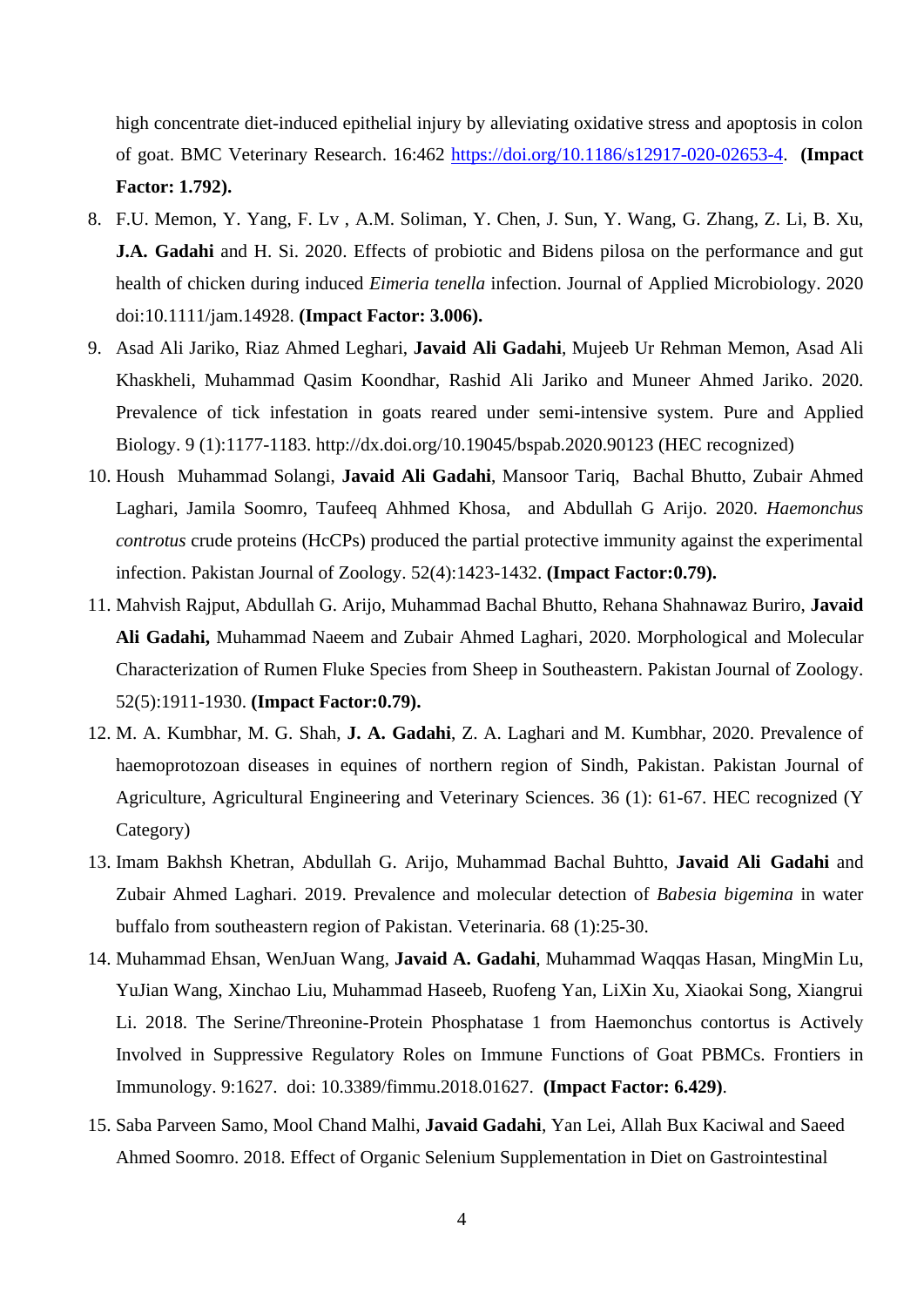Tract Performance and Meat Quality of Goat. Pakistan Journal of Zoology. 50 (3):995-1003. **Impact Factor:0.79)**

- 16. **Javaid Ali Gadahi** , Muhammad Ehsan , Wang Shuai , Zhang ZhenChao , Yan RuoFeng , Song XiaoKai , Xu LiXin, XiangRui Li. 2017. Recombinant protein of *Haemonchus contortus* small GTPase ADP-ribosylation factor (HcARF1) modulate the cell mediated immune response in vitro. Oncotarget. 8 (68): 112211-112221. **(Impact Factor: 5.168)**.
- 17. Shuai WANG, ZhenChao Zhang, Yujian Wang, **Javaid Gadahi**, LiXin Xu, RuoFeng Yan, XiaoKai Song and Xiangrui Li. 2017. *Toxoplasma gondii* excretory/secretory antigens (TgESAs) suppress pro-inflammatory cytokine secretion by inhibiting TLR-induced NF-κB activation in LPSstimulated murine macrophages. Oncotarget. doi.org/10.18632/oncotarget.19362, **(Impact Factor: 5.168)**.
- 18. Muhammad Ehsan, WenXiang Gao, **Javaid Ali Gadahi**, MingMin Lu, XinChao Liu, YuJian Wang, RuoFeng Yan, LiXin Xu, XiaoKai Song, Xiangrui Li. 2017. Arginine kinase from *Haemonchus contortus* decreased the proliferation and increased the apoptosis of goat PBMCs *in vitro*. Parasite and Vectors. 10:311 **DOI:** 10.1186/s13071-017-2244-z. **(Impact Factor: 3.234)**
- 19. Baojie Li, **Javaid Ali Gadahi**, Wenxiang Gao, Zhenchao Zhang, Ehsan Muhammad, Lixin Xu, Xiaokai Song, Xiangrui Li and Ruofeng Yan. 2017. Characterization of a novel aspartyl protease inhibitor from *Haemonchus contortus*. Parasite and Vectors. 10:191, DOI 10.1186/s13071-017- 2137-1. **(Impact Factor: 3.234)**
- 20. Wang Shuai, ZhenChao Zhang, Wang Yujian, **Javaid Gadahi**, LiXin Xu, RuoFeng Yan, XiaoKai Song and Xiangrui Li. 2017. *Toxoplasma gondii* elongation factor 1-alpha (TgEF-1a) is a novel vaccine candidate antigen against toxoplasmosis. Frontiers in Microbiology. doi: 10.3389/fmicb.2017.00168. **(Impact Factor: 4.165).**
- 21. Muhammad Ehsan, Nasreen Akhter, Bachal Bhutto, Abdullah Arijo and **Javaid Ali Gadahi**. 2017. Prevalence and genotypic characterization of bovine *Echinococcus granulosus* isolates by using cytochrome oxidase 1 (Co1) gene in Hyderabad, Pakistan. Veterinary Parasitology. [http://dx.doi.org/10.1016/j.vetpar.2017.04.006.](http://dx.doi.org/10.1016/j.vetpar.2017.04.006) **(Impact Factor: 2.365)**
- 22. Shahar Bano Memon, Li Lian, **Javaid Ali Gadahi**, Wang Genlin. 2017. Thermally induced stress revealed behavioral, hormonal and histological disturbances in mice model. Indian journal of Animal research. 51 (4): 654-659. DOI: 10.18805/ijar.11465. **(Impact Factor: 0.437).**
- 23. **Javaid Ali Gadahi**, Baojie Li, Muhammad Ehsan, Shuai Wang, Zhenchao Zhang, Yujian Wang, Muhammad Waqqas Hasan, Ruofeng Yan, Xiaokai Song, Lixin Xu, Xiangrui Li. 2016. Recombinant *Haemonchus contortus* 24 kDa excretory/secretory protein (rHcES-24) modulate the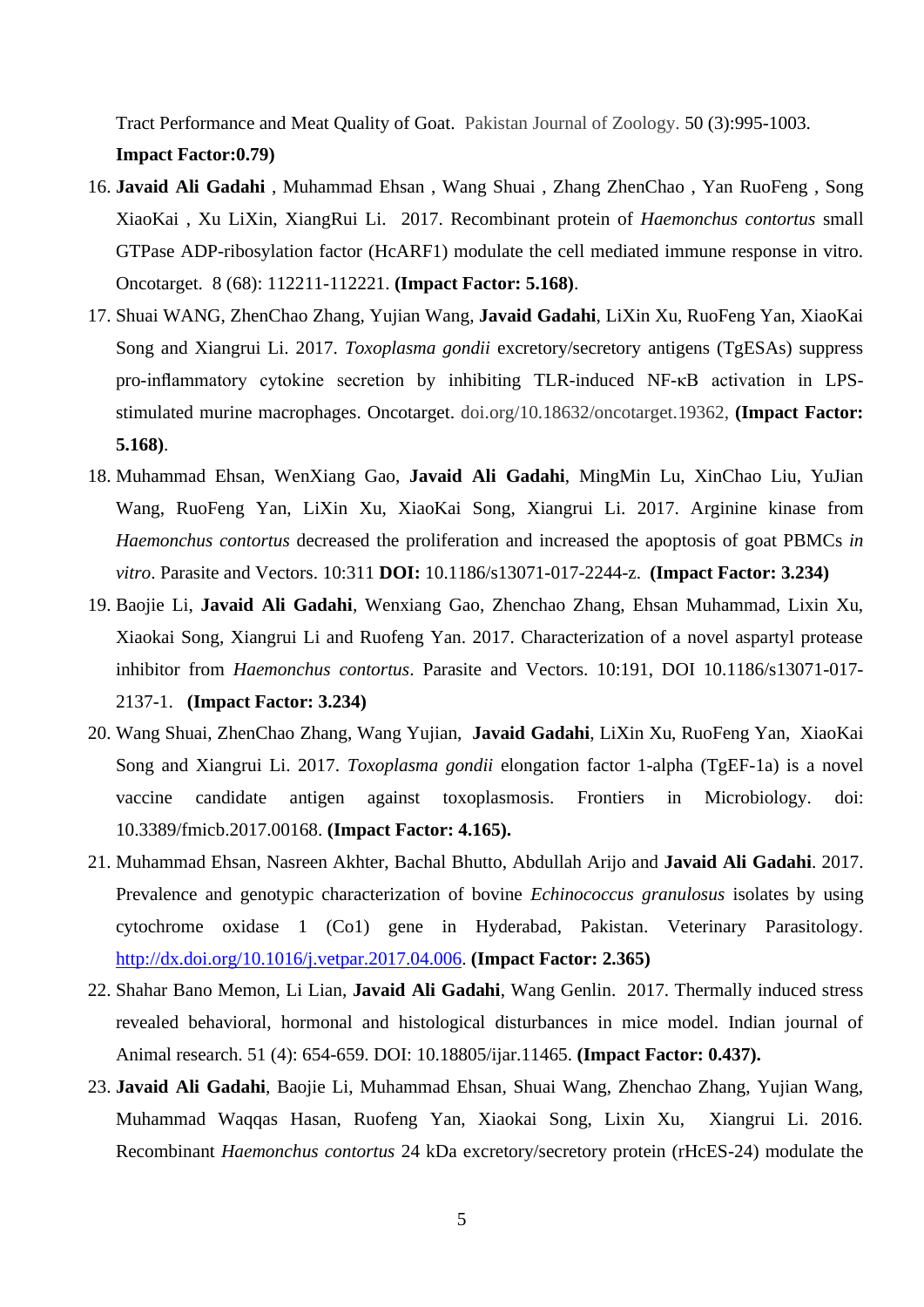immune functions of goat PBMCs in vitro. Oncotarget. 7(51): 83926-83937. **(Impact Factor: 5.168).**

- 24. **Javaid Ali Gadahi**, Muhammad Ehsan, Yujian Wang, ZhenChao Zhang, RuoFeng Yan, XiaoKai Song, LiXin Xu, XiangRui Li. 2016. Recombinant protein of *Haemonchus contortus* 14-3-3 isoform 2 (rHcftt-2) decreased the production of IL-4 and suppressed the proliferation of goat PBMCs in vitro. Experimental Parasitology 171:57-66. **(Impact Factor: 1.724).**
- 25. Shahar Bano Memon, Li Lian, **Javaid Ali Gadahi**, Wang Genlin. 2016. Proteomic response of mouse pituitary gland under heat stress revealed active regulation of stress responsive proteins. Journal of thermal biology. 61:82-90. **(Impact Factor: 2.157)**
- 26. **Javaid Ali Gadahi**, Shuai Wang, Gao Bo, Muhammad Ehsan, RuoFeng Yan, XiaoKai Song, LiXin Xu, XiangRui Li. 2016, Proteomic analysis of the excretory and secretory proteins of *Haemonchus contortus* (HcESP) binding to goat PBMCs in vivo revealed stage-specific binding profiles. PLOS ONE. 11(7): e0159796. doi:10.1371/journal.pone.0159796. **(Impact Factor: 3.057)**
- 27. **Javaid Ali Gadahi**, Bu Yongqian, Muhammad Ehsan, ZhenChao Zhang, Shuai WANG, RuoFeng Yan, XiaoKai Song, LiXin Xu, XiangRui Li. 2016. *Haemonchus contortus* excretory and secretory proteins (HcESPs) suppress functions of goat PBMCs in vitro. Oncotarget. 7(24): 35670-35679. doi: 10.18632/oncotarget.9589. **(Impact Factor: 5.168).**
- 28. Zhang ZhenChao,Liu XinChao, Yang XinChao, Liu LianRui, Wang Shuai, Lu MingMin, Ehsan Mohammad, **Gadahi Javaid**, Song XiaoKai, Xu LiXin, Yan RuoFeng and Li, XiangRu. 2016. The molecular characterization and immunity identification of microneme 3 of *Eimeria acervulina*. Journal of Eukaryotic Microbiology. 63(6):709-721. doi: 10.1111/jeu.12318. **(Impact Factor: 2.738).**
- 29. Shuai Wang, YuJian Wang, XiaoNi Sun, ZhenChao Zhang, TingQi Liu, **Javaid Ali Gadahi**, Ibrahim Adam Hassan, LiXin Xu, RuoFeng Yan, XiaoKai Song and XiangRui Li. 2015, Protective immunity against acute toxoplasmosis in BALB/c mice induced by a DNA vaccine encoding *Toxoplasma gondii* elongation factor 1-alpha. BMC Infectious Diseases. 15:448. **(Impact Factor: 2.825).**
- 30. Shuai Wang, Yujian Wang, Xiaoni Sun, Zhenchao Zhang, Tingqi Liu, **Javaid Ali Gadahi**, Lixin Xu, Ruofeng Yan, Xiaokai Song, Xiangrui Li. 2015, Protective immunity against acute toxoplasmosis in BALB/c mice induced by a DNA vaccine encoding *Toxoplasma gondii* 10 kDa excretory-secretory antigen (TgESA10). Veterinary Parasitology. 214: 40–48. **(Impact Factor: 2.365).**
- 31. Yaoqian PAN, Shuai WANG, Xingyou LIU, Ruizhen LI, Yuqian SUN, **Javaid Ali Gadahi**. 2015,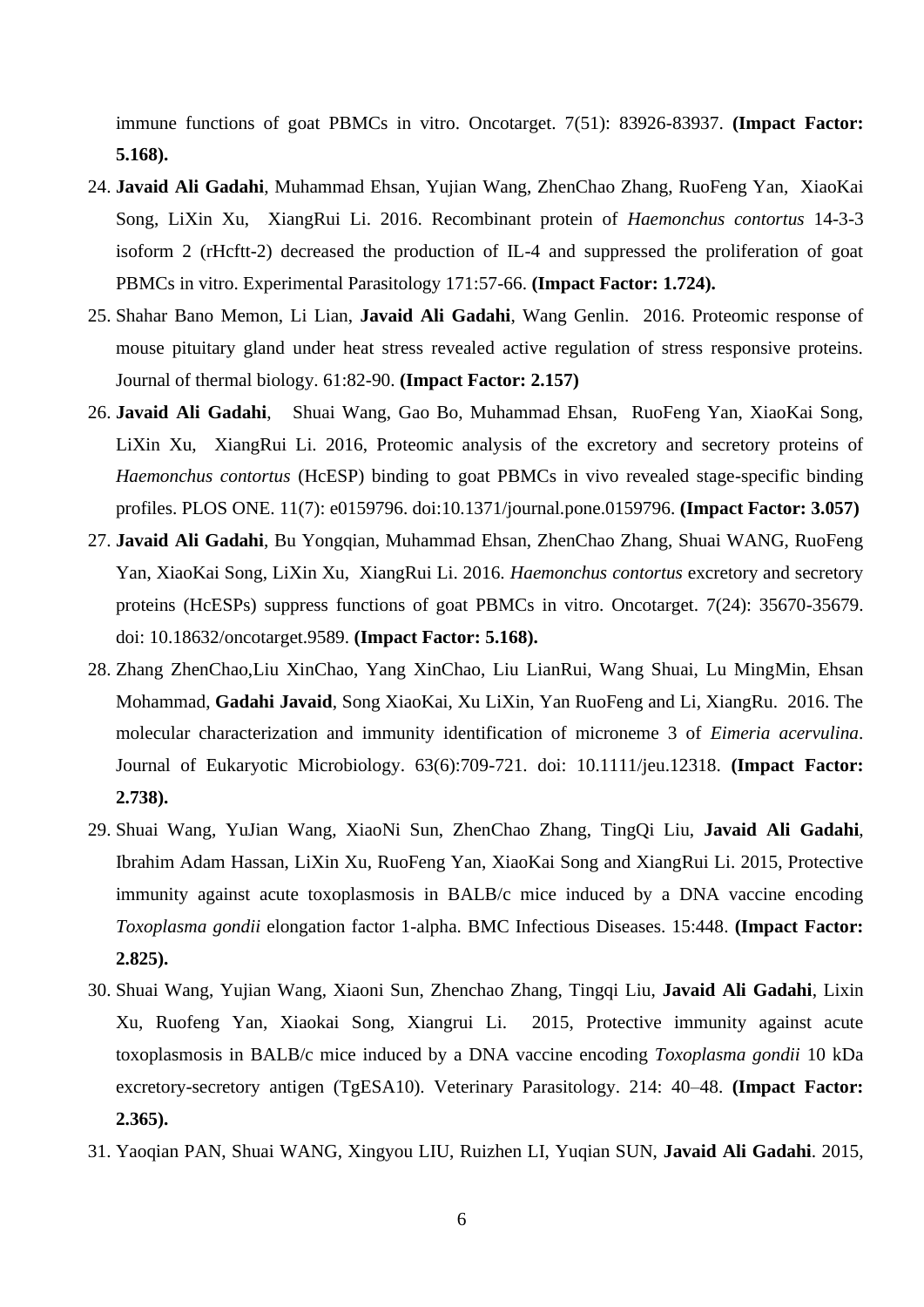Seroprevalence of *Encephalitozoon cuniculi* in Humans and Rabbits in China. Iranian Journal of Parasitology. 10(2):290-295. **(Impact Factor: 0.758)**

- 32. Tran Duc Hoan, **Javaid Ali Gadahi**, Riaz Ahmed Leghari. 2014, Molecular identification of *Eimeria* species infection in chickens in surrounding areas of the red river delta in Vietnam. International Journal of Livestock Research., 4(7): 9-18.
- 33. Tran Duc Hoan , Doan Thi Thao, **Javaid Ali Gadahi**, Xiaokai Song, Lixin Xu, Ruofeng Yan, Xiangrui Li. 2014, Analysis of humoral immune response and cytokines in chickens vaccinated with *Eimeria brunetti* apical membrane antigen-1(EbAMA1) DNA vaccine., Experimental Parasitology., 144:65–72. **(Impact Factor: 1.724)**
- 34. Yaogian Pan, Liuping ZHANG, Shuai WANG, Ruizhen LI, Zhike LIU, Yuqian SUN, **Javaid Ali Gadahi** and Xingyou LIU. 2014, Ultrastructural changes of scolex on *Cysticercus pisiformis* during relative rest and motion states, Agricultural Science & Technology., 15(1): 111-115.
- 35. Abdul Hussain Memon, **Javaid Ali Gadahi**, Bachal Bhutto, Abdullah G Arijo, Nasreen Akhter and Mujeeb ur Rehman Memon. 2013, Prevalence of gastrointestinal parasites in *Felis catus*., Veterinaria., 1(1): 21-23
- 36. **Javaid Ali Gadahi**, Bachal Bhutto, Shahar Bano Javaid, Jam Kashif, Tran Duc Hoan 2013, Diagnostic approach towards camel trypanosomiasis. International Journal of Livestock Research., doi: 10.5455/ijlr.20131207030112. 4(1): 41-45.
- 37. **Javaid Ali Gadahi**, Bachal Bhutto, Jam Kashif, Muhammad Shoaib, Muhammad Ehsan, Shahar Bano Javaid, Muhammad Salman 2013, Tick infestation in camels in Thar desert of Sindh-Pakistan., International Journal of Livestock Research., 3(1): 114-118.
- 38. Saeed Ahmed Abbasi, Muzafar Ali Vighio, Saeed Ahmed Soomro, Allah Bux Kachiwal, **Javaid Ali Gadahi**, WANG Genlin (2012), Effect of different dietary energy levels on the growth performance of Kamori goat kids., International Journal for Agro Veterinary and Medical Sciences., DOI: 10.5455/ijavms.175. 6(6): 473-479.
- 39. **Javaid Ali Gadahi**, Bachal Bhutto, Nasreen Akhter, Abdullah G Arijo, Zubair Ali Laghari and Mujeeb-ur-Rahman Memon (2012), Population diversity of mosquito fauna in and around Tandojam- Pakistan., International Journal for Agro Veterinary and Medical Sciences., doi: 10.5455/ijavms.169. 6 (4): 290-295.
- 40. Bachal Bhutto, **Javaid Ali Gadahi**, Aneela Khuhro , Hafiza Mehvish Rajput, Farah Bhutto, Momina Ashfaq Rajput and Aisha Rehman Talpur (2012)., A Survey on Haemo-protozoan parasites in buffaloes of Landhi Dairy Colony, Karachi-Pakistan. International Journal for Agro Veterinary and Medical Sciences., doi: 10.5455/ijavms.150, 6 (2): 73-76.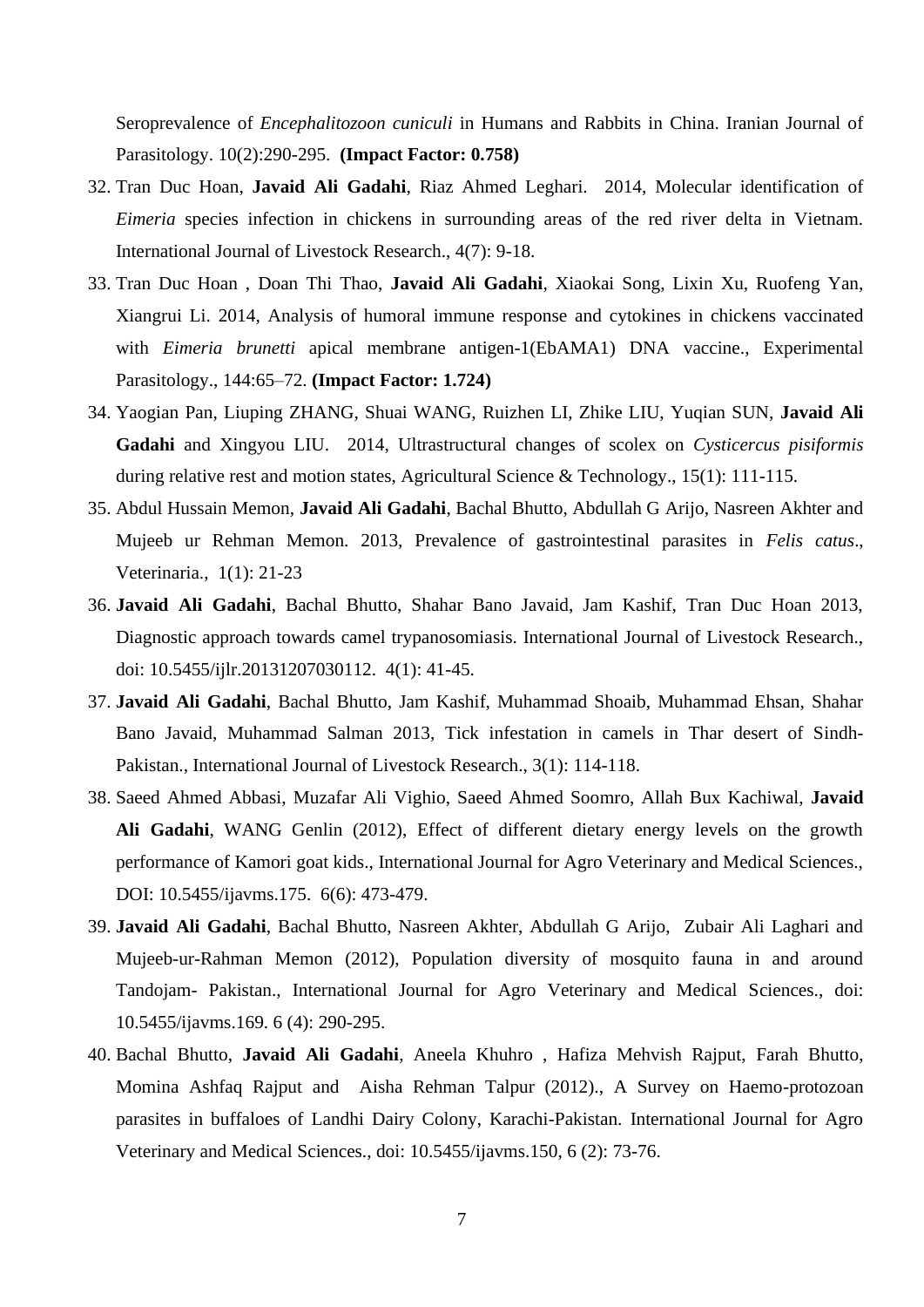- 41. Attaur Rahman, Mujeeb ur Rehman, **Javaid Ali Gadahi**, Mansoor Tarique Samo, Bachal Bhutto, Qamar Ullah and Mohammad Khaskeli (2012)., Studies on the Evaluation of Moisture and Ash Content in Kamori, Pateri and Tapri Goat Meat. International Journal for Agro Veterinary and Medical Sciences., doi: 10.5455/ijavms.130., 6 (1): 26-68.
- 42. **Javaid Ali Gadahi**, Bachal Bhutto,Nasir Ali Gilgiti, Nasreen Akhter, Abdullah G Arijo, 2011. Contamination of larvae of gastrointestinal nematodes on animal grazing pastures in and around Tandojam, Pakistan. International Journal for Agro Veterinary and Medical Sciences, doi: 10.5455/ijavms.20110713013025., 5 (4):389-394.
- 43. **Gadahi JA**, B Bhutto, AG Arijo and N Akhter, 2011. Human hydatidosis In Hyderabad, Sindh Pakistan., Advance Tropical Medicine and Public Health International, 1(3): 90-94.
- 44. Abdul Sattar Surhio, Bachal Bhutto, **Javaid Ali Gadahi**, Nasreen Akhter and Abdullah Arijo, 2011. Studies on the Prevalence of hydatid cyst in Caprine and Ovine Slaughtered at Slaughter Houses of Larkana, Pakistan., Rsearch Opinions in Animal and Veterinary Science, 1(1):40- 43.
- 45. **Javaid Ali Gadahi**, Bachal Bhutto, Abdullah. G. Arijo and Nasreen Akhter, 2010. Human Louce Infestation: A Case Report., International Journal of Agro Veterinary and Medical Sciences, USA. 4 (3), 2010: 63-66.
- 46. Nasreen Akhter, Chamon Lal, **Javaid Ali Gadahi**, Khuda Bux Mirbahar, and Mohammad Ismail Memon, 2010. Efficacy of various antiprotozoal drugs on bovine babesiosis, anaplasmosis and theleriosis., Veterinary World. 3(6):272-274.
- 47. Bhutto B., **J. A. Gadahi**, G. Shah, P. Dewani and A.G. Arijo. Field investigation on the prevalence of trypnosomiasis in camels in relation to sex, age, breeds and herd size. Pakistan Veterinary Journal., 2010, 30(3): 175-177. **(Impact Factor: 1.360).**
- 48. Abid Mehmood, Qurban Ali, **Javaid Ali Gadahi**, Salman Akbar Malik, and Syed Imam Shah, 2009. Detection of Peste des petits ruminants (PPR) virus antibodies in sheep and goat populations of the North West Frontier Province (NWFP) of Pakistan by competitive ELISA (cELISA)., Veterinary World., 2(9):333-336.
- 49. Javaid S. B., **J. A. Gadahi**, M. Khaskeli, M.B. Bhutto, S. Kumbher and A.H. Pahanwar, 2009. Study on the physical and chemical quality of market milk sold at Tandojam, Pakistan., Pakistan Veterinary Journal., 29(1):27-31. **(Impact Factor: 1.360).**
- 50. **Gadahi J.A**., M. J. Arshed, Q. Ali, S. B. Javaid and S. I. Shah, 2009. Prevalence of Gastrointestinal Parasites of Sheep and Goat in and around Rawalpindi and Islamabad, Pakistan., Veterinary World., 2 (2): 051-053.
- 51. Nafeesa Qudsia Hanif, Ghulam Muhammad, Muhammad Siddique, Azra Khanum, Tanveer Ahmed,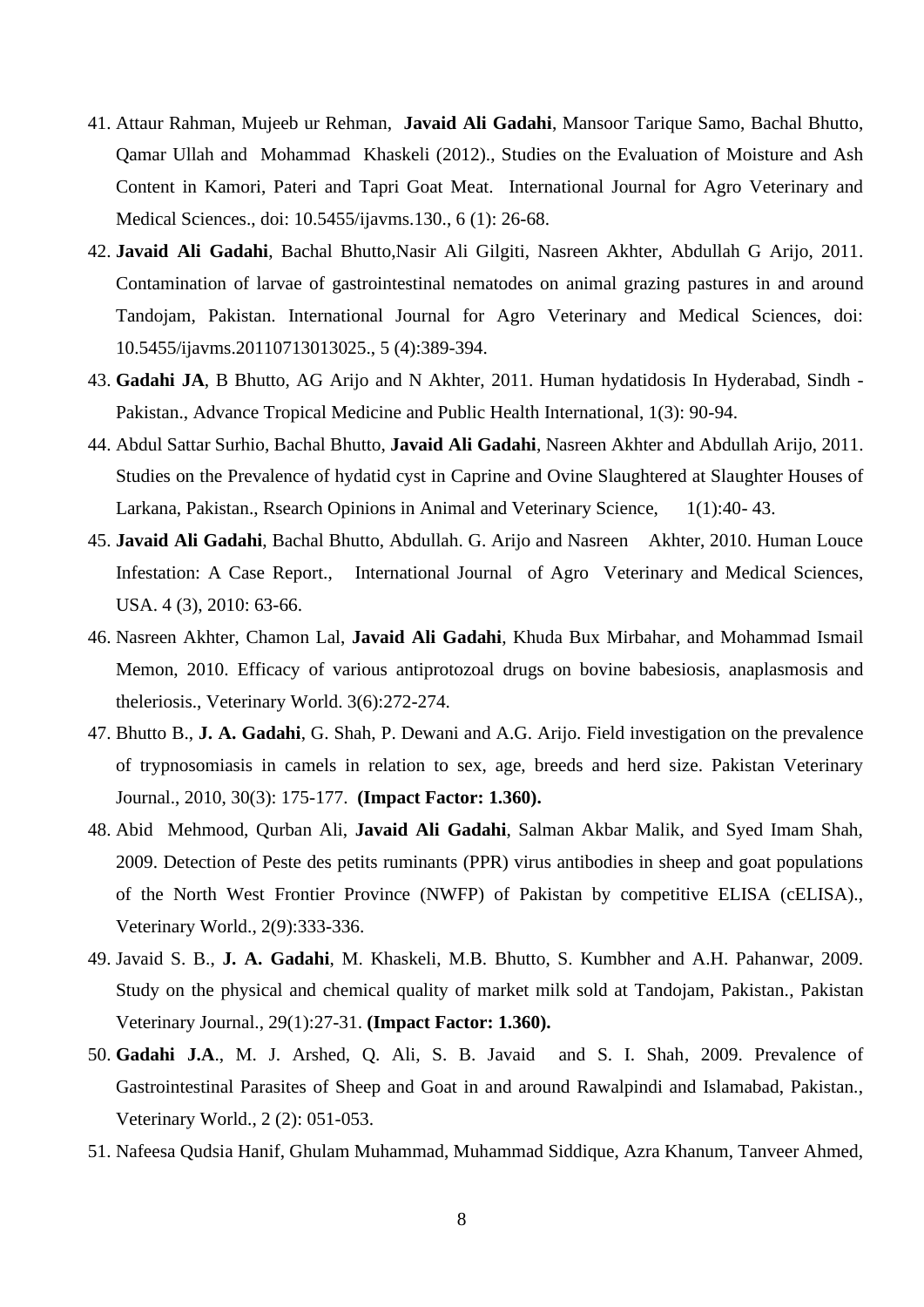**Javaid Ali Gadahi** and Ghazala Kaukab. 2008. Clinico-pathomorphological, serum biochemical and histological studies in broilers fed ochratoxin A and a toxin deactivator (Mycofix® PlusMTV INSIDE). British Poultry Science., 49 (5):632-642. **(Impact Factor: 1.420)**.

- 52. Rubina Ferzand, **Javaid Ali Gadahi**, Shamim Saleha and Qurban Ali, 2008. Histological and hematological disturbance caused by arsenic toxicity in mice model. Pakistan Journal of Biological Sciences. 11 (11): 1405-1413.
- 53. **Gadahi J.A**., A.G. Arijo, M. Abubakar, S.B. Javaid and M.J. Arshed, 2008. Prevalence of blood parasites in stray and pet dogs in Hyderabad area: Comparative sensitivity of different Diagnostic techniques for the detection of *microfilaria*., Veterinary World., 1 (8): 229-232.

## **ABSTRACTS**

- 1. Arijo A.G, J. Gadahi and M.B. Bhutto (2004) Human Hydatidosis in Hyderabad. 24<sup>th</sup> Pakistan Congress of Zoology (International Congress) held on March 30<sup>th</sup> to April 1<sup>st</sup>, 2004, at Allama Iqbal Open University Islamabad, Pakistan. P. No. 84;
- 2. Tunio M.T., K. Naeem, R. Rind, **J.A. Gadahi**, Z.A. Qureshi and M. Naeem. In-Ovo vaccination of chicken embryos with infectious bronchitis virus vaccine. Sixth international Biennial Conference of Microbiology (March 18-21, 2007) at National Library of Pakistan- Islamabad. P. No. 41.

#### **PRACTICAL / TRAINING MANUALS**

- 1. Veterinary Helminthology Practical Manual
- 2. Veterinary Entomology Practical Manual
- 3. Animal Health and Production Workers Training course (Sindhi Translation) ISBN-978-969- 9219-05-4

#### **TRAININGS / SEMINAR/ CONFERENCES**

- 1. Customer Training **Chromatography Technique on Gradiant Breeze HPLC System** by AIDL-Pakistan and Waters Corporation USA at Sindh Agriculture University Tandojam. August 2002.
- 2. National Training Workshop on **Sample Collection, Storage and Transportation for the Diagnosis of Transboundary Animal Diseases (RP, FMD and PPR)** 10-11 January, 2005, Islamabad.
- 3. **Computer Training Module-II**: 22<sup>nd</sup> September to 27<sup>th</sup> Septmber at Barani Institute of Information Technology, Rawalpindi in Collaboration with SLSP and EU Commission, Islamabad.
- 4. Sixth International Biennial Conference, **Post-conference HEC- PSM Hands on Workshop**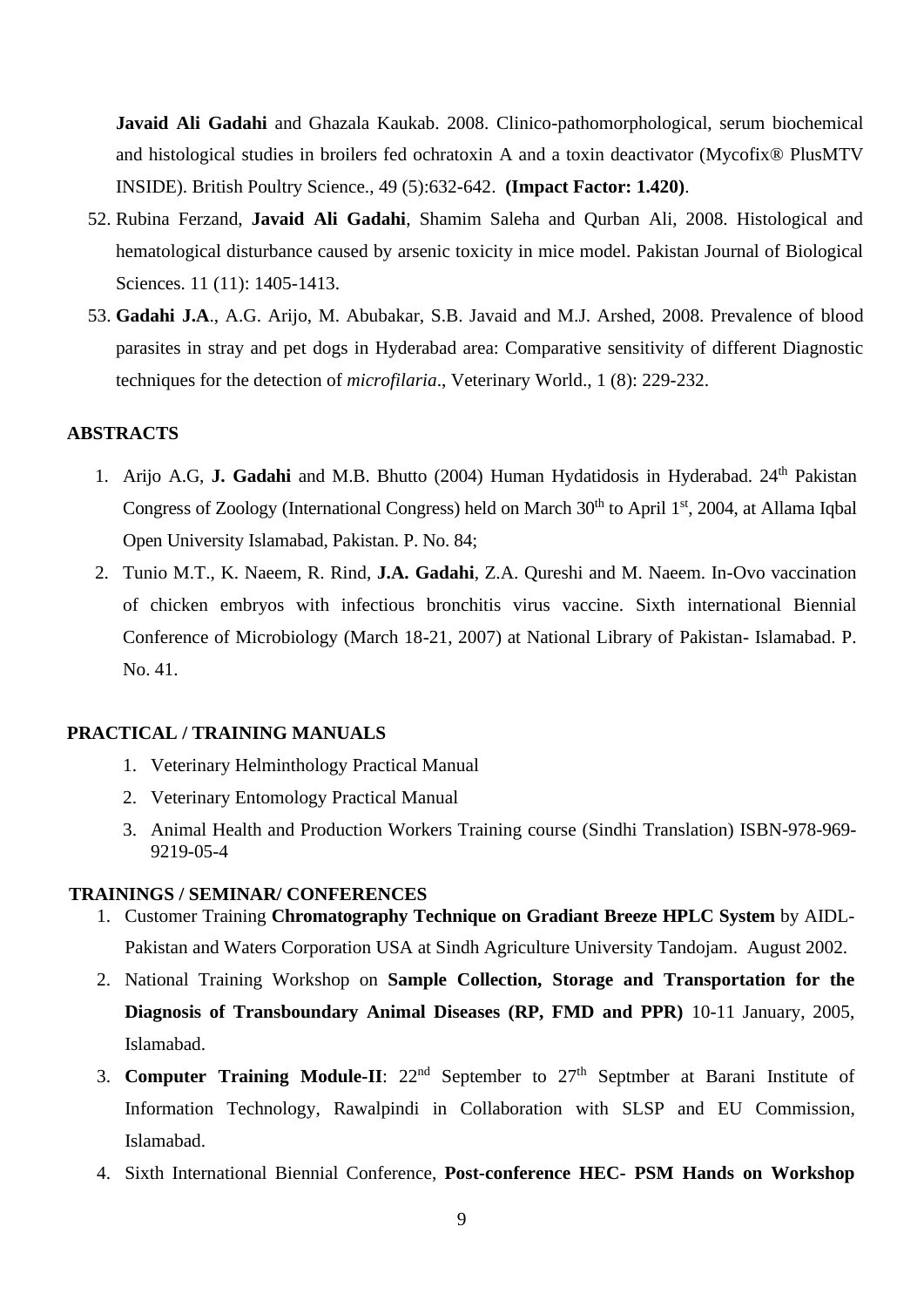**"Molecular and Rapid Diagnostic Technique**" at National Veterinary Laboratory, Islamabad

- 5. **Application of modern statistical techniques in Agricultural and Animal Sciences (March 9 -14, 2009)**, sponsored by Learning Innovation Department Higher Education Commission, Islamabad organized by Sindh Agriculture University Tandojam.
- 6. One day orientation workshop on "**Participatory Epidemiology / Participatory Diseases Surveillance"** Jointly organized by International Livestock Research Institute (ILRI), Nairobi-Kenya and Department of Veterinary Medicine, Faculty of Animal Husbandry and Veterinary Sciences, Sindh Agriculture University, Tandojam on 23<sup>rd</sup> July, 2009.
- 7. **3-Days Training on PCR Applications** sponsored by PAK-USAID Project at Sindh Agriculture University Tandojam from  $8<sup>th</sup>$  to  $10<sup>th</sup>$  October, 2009.
- 8. **01 week Training on Microteaching** HEC-SAU, Tandojam.
- 9. **International symposium on comparative genomics of parasites** (1-6 November, 2013), Henan Agricultural University, Zhengzhou, China.
- 10. **National Workshop on Integrated Disease Surveillance & Response (IDSR) in Veterinary**  Sector of Pakistan from 5-6 July 2017 at Ramada Hotel, Islamabad jointly organized by Ministry of National Food Security & Research and World Health Organization Pakistan.
- 11. **Consultative Workshop of Laboratory Experts from Veterinary Sector for the Improvement of Laboratory System in Pakistan** from 19-20 December 2017 at Ramada Hotel, Islamabad jointly organized by Ministry of National Food Security & Research and World Health Organization Pakistan.
- 12. On-line short course on **Basic Concepts of In-vitro Cell Culture and Stem Cell Technology**  $(20<sup>th</sup> -26<sup>th</sup>$  April 2018), jointly organized by Sindh Agriculture University Tandojam and University of Cologne, Germany.
- **13. Faculty Training Program for Veterinary Education Establishment of Pakistan on how to Effectively Teach Newly Introduced Course "Bio-risk Management" for DVM Degree Program Curricula (**September 2-4, 2020) organized by Pakistan Veterinary Medical Council in collaboration with Sandia National Laboratories (USA) & University of Veterinary and Animal Sciences, Lahore

#### **TRAININGS (RESOURCE PERSON)**

1. One month training course in **diagnostic techniques (Histopathology and Parasitology)** from 16<sup>th</sup> July to 11<sup>th</sup> August at National Veterinary Laboratory, Islamabad.